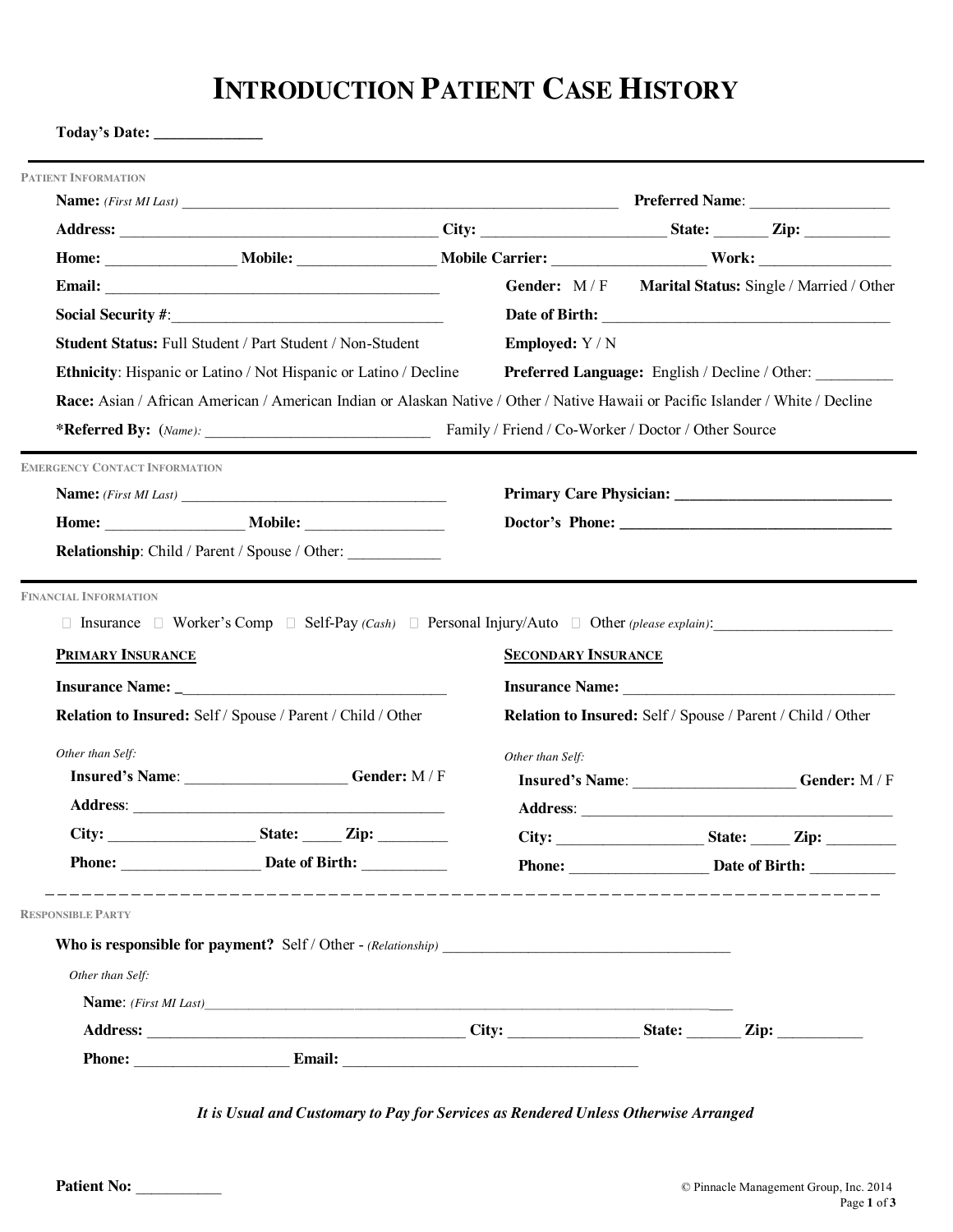# **PATIENT CASE HISTORY**

| <b>HISTORY OF CURRENT CONDITION</b>                                                                                                           |
|-----------------------------------------------------------------------------------------------------------------------------------------------|
|                                                                                                                                               |
|                                                                                                                                               |
|                                                                                                                                               |
|                                                                                                                                               |
| Grade Intensity/Severity of Complaint: None $(0)$ / Mild $(1-2)$ / Mild-Mod $(2-4)$ / Moderate $(4-6)$ / Mod-Severe $(6-8)$ / Severe $(8-10)$ |
| <b>Quality of the complaint/pain:</b> Sharp / Stabbing / Burning / Achy / Dull / Stiff $\&$ Sore / Other:                                     |
| How frequent is the complaint present? Off $&$ On / Constant                                                                                  |
| Does this complaint radiate/shoot to any areas of your body? No / Yes (Describe) _____________________________                                |
| Head - Base of Skull / Forehead / Sides-Temple R / L / Both Leg - Hip / Thigh-Knee / Calf / Foot-Toes R / L / Both                            |
| Arm - Across Shoulder / Elbow / Hand-Fingers R / L / Both Other Area:                                                                         |
| Does anything make the complaint better? Ice / Heat / Rest / Movement / Stretching / OTC / Other:                                             |
| Does anything make the complaint worse? Sit / Stand / Walk / Lying / Sleep / Overuse / Other:                                                 |
|                                                                                                                                               |
| For this CURRENT condition, have you:                                                                                                         |
|                                                                                                                                               |
|                                                                                                                                               |
| HEALTH HISTORY - (PLEASE USE THE REVERSE SIDE OF THIS PAGE IF ADDITIONAL SPACE IS NEEDED)                                                     |

## *Medications and Supplements:*

**Allergies to Medications:** *NONE*

*Family Health History: N/A*

**Child (S or D)**

# **Name Reaction**

**Current Medications & Supplements:** *NONE*

| <b>Name</b> | <b>Dosage</b> | <b>Frequency</b> | <b>Method</b> |
|-------------|---------------|------------------|---------------|
|             |               |                  |               |
|             |               |                  |               |
|             |               |                  |               |
|             |               |                  |               |
|             |               |                  |               |

# *Past Health History: (Please list any past…)*

**Number of Falls in the last 24 months**: \_\_\_\_\_**Injuries?** Y or N **Surgeries:** *NONE*

| Date | <b>Area of the Body</b> | <b>Reason</b> |
|------|-------------------------|---------------|
|      |                         |               |
|      |                         |               |
|      |                         |               |

**Major Injuries / Traumas / Hospitalizations:** *NONE* 

| <b>Date</b> | <b>Describe</b> |
|-------------|-----------------|
|             |                 |
|             |                 |
|             |                 |
|             |                 |

# *Social and Occupational History:*

**Smoking/Tobacco Use**: Every Day / Some Days / Former / Never

**List** *relevant* **major health problems of First degree relatives:**

**(M or F)**

**Sibling (B or S)**

**Problem Parent**

| <b>Habit</b> | <b>Type</b> | <b>Amount</b> | Year<br><b>Started</b> |
|--------------|-------------|---------------|------------------------|
| Smoking      |             |               |                        |
| Tobacco      |             |               |                        |
| Alcohol      |             |               |                        |
| Caffeine     |             |               |                        |
| Rec. Drugs   |             |               |                        |

**Education:** High School / College Grad. / Post Grad. / Other:

| Lifestyle  | <b>Describe</b> |
|------------|-----------------|
| Hobbies    |                 |
| Recreation |                 |
| Exercise   |                 |
| Diet       |                 |
| Work       |                 |
| Other      |                 |